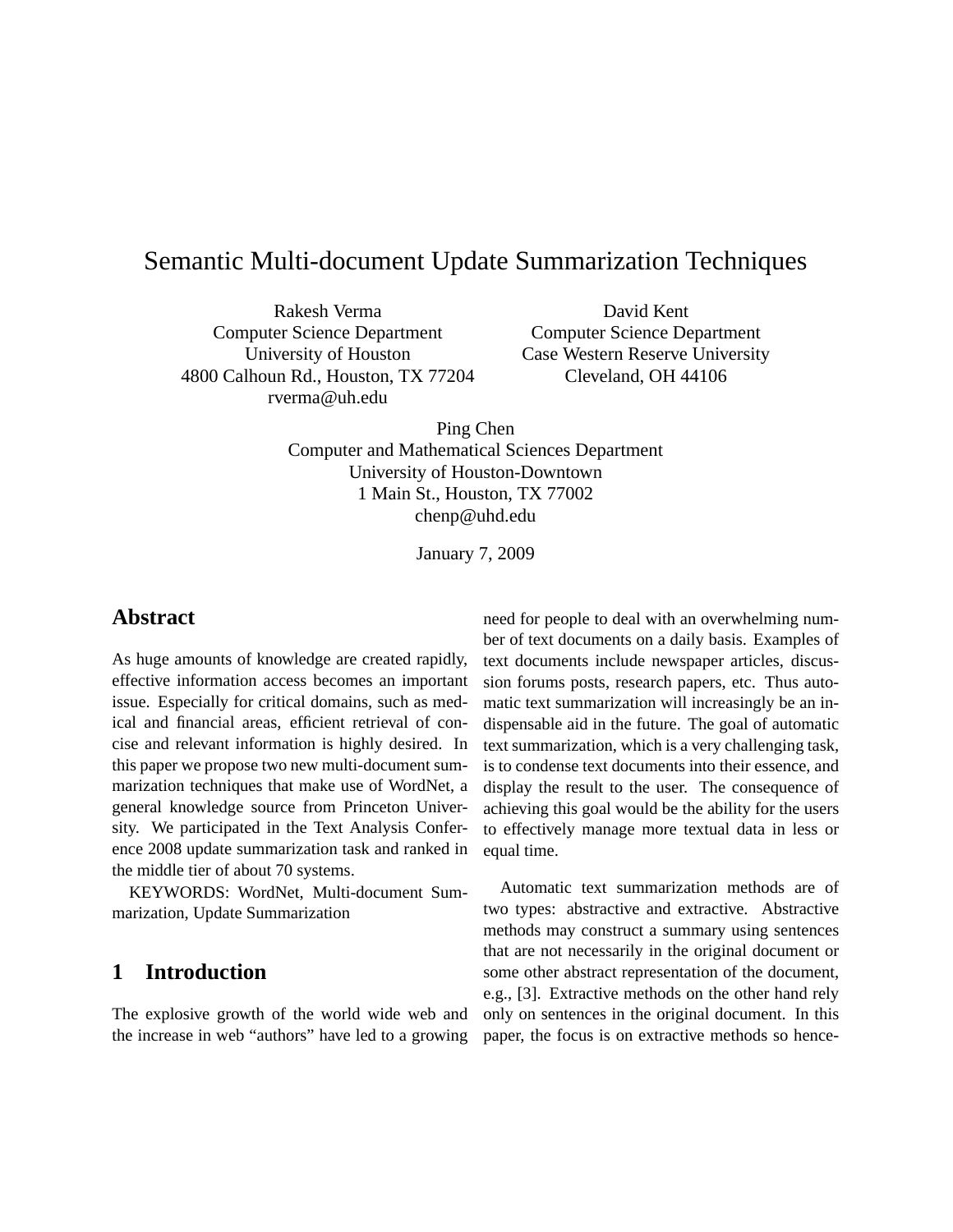forth we will not refer to any abstractive methods from the literature and whenever we speak of a summarization method the term extractive is implicit.

### **1.1 Related Work**

Many automatic text summarization systems employ a vast array of statistical methods, e.g., see [1, 4, 5] and the references cited therein. These methods usually treat text documents as a bag of words with no order, or meaning. Using this idea, many systems were developed to be modestly successful. However, a sentence is more than just a collection of unordered words. Each sentence carries meaning, and a truly good summary can be constructed only if meaning is incorporated into the system. Recently, some research groups have started experimenting with incorporating some semantics into their systems, e.g., see the proceedings of the Document Understanding Conference for the last three years  $[6, 7, 8]$  at http://www-nlpir. nist.gov/projects/duc/pubs.html. For instance, WordNet has been used to build lexical chains of word synonyms for sentence filtering. We use WordNet in a novel way for sentence filtering in our framework called Document Map.

In this paper, we discuss background information about WordNet and the medical ontology knowledge sources in Section 2. Our summarization system architecture and algorithm are presented in Section 3. We present the evaluation results from the DUC 2007 main task in Section 4. In Section 5 we conclude and discuss our future work.

## **2 Ontology knowledge**

We use one ontology knowledge source in our summarization system, WordNet, for which we give a brief overview here.

### **2.1 WordNet**

WordNet is utilized to decide which sentences are more general, with the assumption that more general sentences are more likely to be thematic sentences. According to Fellbaum [2] "WordNet is neither a traditional dictionary nor a traditional thesaurus but combines features of both types. It resembles a thesaurus in that its building block is a synset consisting of all the words that express a given concept." According to Miller [2], "The basic semantic relation in WordNet is synonymy. Sets of synonyms (synsets) form the basic building blocks. Although synonymy is a semantic relation between word forms, the semantic relation that is the most important in organizing nouns is a relation between lexicalized concepts. It is relation of subordination (or class inclusion or subsumption), which is called hyponymy." Miller writes in [2] that (page 26): "Since a noun usually has a single hypernym, lexicographers include it in the definition." The key point to be noted is that although the hypernymy relation is defined on synsets in WordNet, and hence it could happen that a synset can have more than one hypernym, this situation is not frequent.<sup>1</sup> The reason is that a synset is designed to refer to a single concept and hence we need to disambiguate words in the document to find the correct synset for a noun. For instance the word plant could mean a factory in one context and could mean a tree in another context. Hence the word plant would be found in two different synsets in this case. The relation between nouns to other nouns, and verbs to other verbs is used by WN-SUM.

We use the hypernymy relation between nouns, which is defined as follows: A is a *hypernym* of B if the meaning of A encompasses the meaning of B (B is called the *hyponym*). For example, *animal* is a hypernym of *dog*, and a *dog* is a hyponym of *animal*.

<sup>&</sup>lt;sup>1</sup>We do take care of the situation in which there are multiple hypernyms as explained in the WordNet score subsection.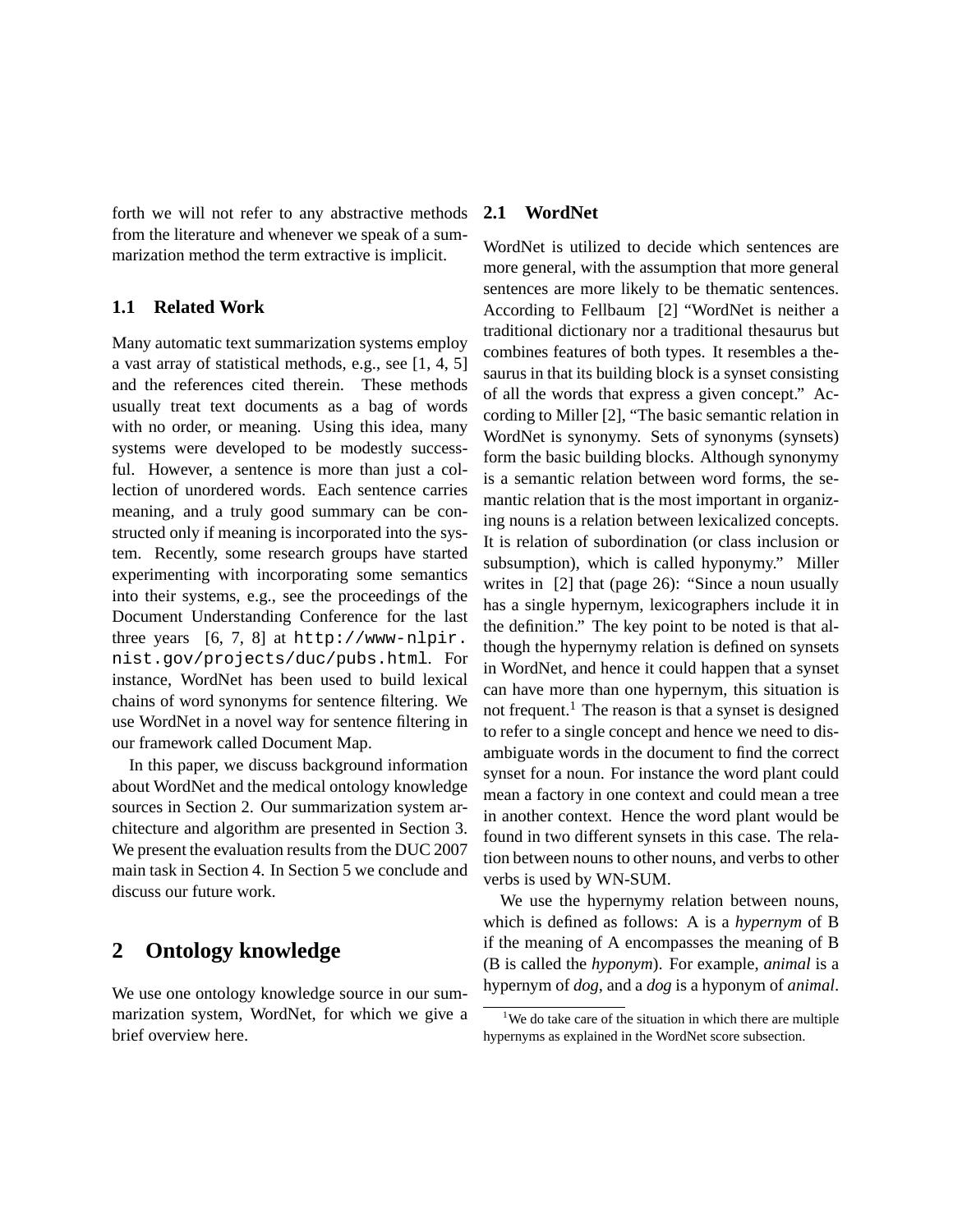All nouns in WordNet are stored in a graph (that is close to a tree) that represents the hypernymy hierarchy. The word *entity* is the root of the tree, because it is believed to encompass the meaning of all other nouns. Traversing down the tree manifests more specific nouns. Figure 1 shows a very small portion of the hypernymy tree.



A Word A. Nodes are not words, but sets of words, called synsets.  $|A| \rightarrow |B| A$  is a hypernym of B.

Figure 1: Sample of WordNet hypernymy relation.

From observing the tree, it can be seen that more specific nouns are closer to leaves, and more general nouns are closer to the root. It is assumed that sentences that have nouns closer to the root are more likely to be thematic sentences.

WordNet also stores hypernymy relationships between verbs. The graph for verbs is not an almost tree. Within the graph there might be multiple root nodes. The assumption is, again, that a verb closer to any of these roots is more general as compared to a verb closer to any of the leaves. Therefore, sentences that have verbs closer to a root are considered more likely to be thematic sentences.

# **3 Summarization System Architecture**

Two systems were devised for multi-document update summarization. Both systems used WordNet distance of words in the sentence from words in the topic title, a position score for the sentence in its document and a topic score. For the topic score we used the TextRank algorithm to extract topic words from the documents. These scores were combined linearly to get one score for each sentence.

The main difference between the two systems is in the choice of sentences that are scored. For the first system we scored only the first sentences in each document. For the second system we scored all documents for a topic. Since we used all sentences in System 2 we also added a redundancy module to it. Sentences were dynamically scored for similarity to the sentences already selected for the partial summary and sentences with high similarity values were rejected.

## **4 Evaluation Results**

In this section we discuss the TAC 2008 evaluation results. This is the first year we participated in the Document Understanding Conference update summarization task, and our systems are ranked in the middle tier of overall participating systems (shown in the Table 1).

After analyzing the evaluation results on each news summary, we found that System 1 performs better than System 2, which suggests that the first sentence in each document is quite useful for multidocument summarization.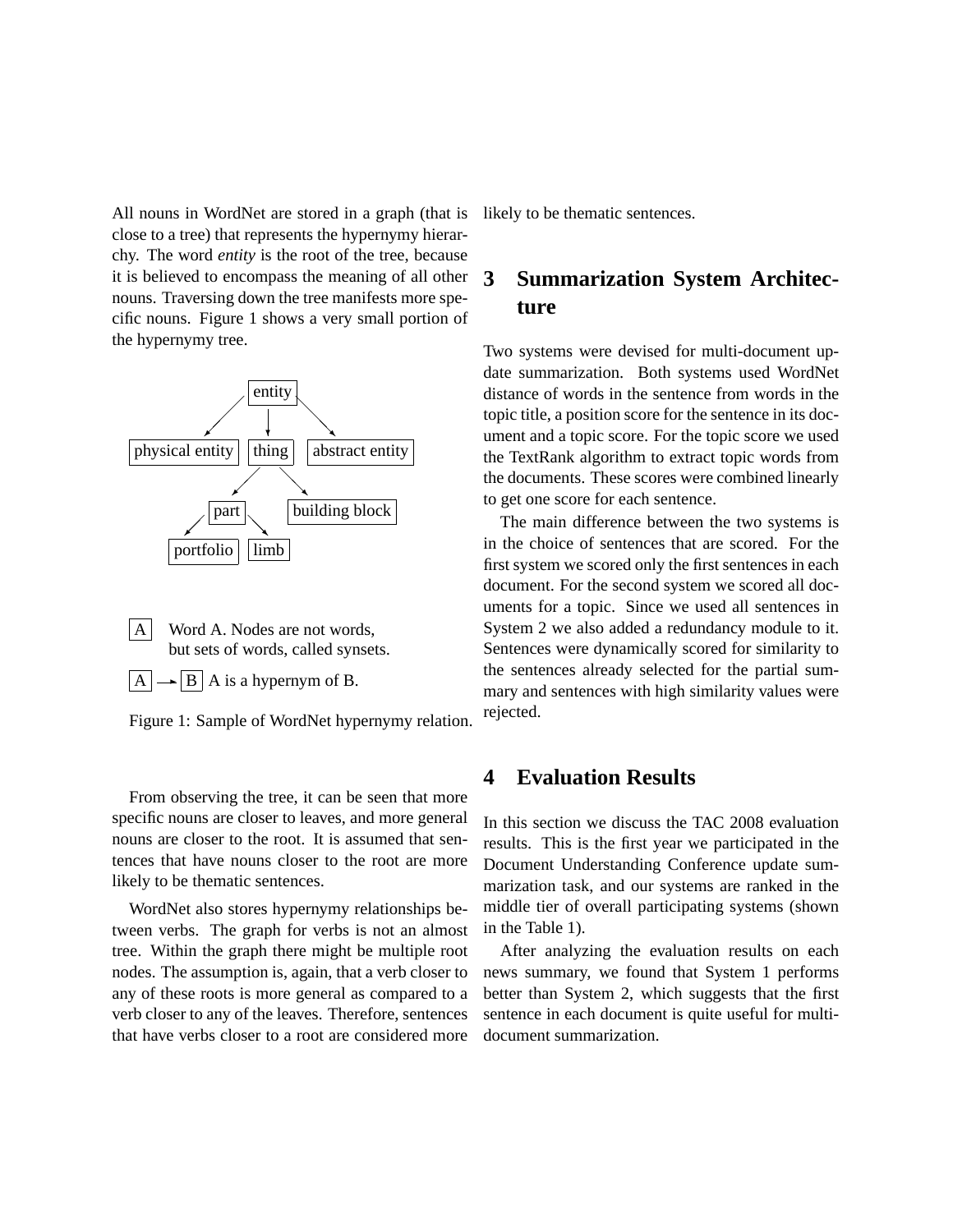| <b>Topics</b>           | Score | Rank                 |
|-------------------------|-------|----------------------|
| Linguistic Quality B    |       | 2.396   27 out of 58 |
| <b>Basic Elements B</b> | 0.044 | 42 out of 72         |

Table 1: Average Evaluation Results for System 1

| <b>Topics</b>         | Score | Rank         |
|-----------------------|-------|--------------|
| Linguistic Quality B  | 2.354 | 31 out of 58 |
| <b>Basic Elements</b> | 0.036 | 56 out of 72 |

Table 2: Average Evaluation Results for System 2

## **5 Conclusion and future work**

In this paper we presented our on-going work on multi-document update summarization and our experience of participating in the TAC 2008. Ontology knowledge is proven to be an effective way to go beyond the mere keyword-based information retrieval methods. With our experiment, we feel that ontology knowledge can be further utilized in other fields of broad information management and knowledge discovery process. Our future work includes:

- 1. Experimenting with different WordNet distance functions.
- 2. Improving the redundancy module.

## **6 Acknowledgments**

This work was supported in part by NSF grants CCF-0306475, DUE-0313880 and OCI-0453498. David Kent's work was performed while participating in the Summer 2008 REU program at the University of Houston under the guidance of the first author.

### **References**

- [1] Ping Chen and Rakesh M. Verma. A querybased medical information summarization system using ontology knowledge. In *CBMS: IEEE Symp. on Computer-based Medical Systems*, pages 37–42, 2006.
- [2] Christiane Fellbaum, editor. *WordNet An Electronic Lexical Database*. MIT Press, 1998.
- [3] M. Fiszman, T. Rindflesch, and H. Kilicoglu. Abstraction summarization for managing the biomedical research literature. In *HLT-NAACL 2004: computational lexical semantic workshop*, 2004.
- [4] Udo Hahn and Inderjeet Mani. The challenges of automatic summarization. *IEEE Computer*, 33(11):29–36, 2000.
- [5] Rada Mihalcea and Paul Tarau. Textrank: Bringing order into texts. In *EMNLP 2004: Proceedings of the Conference on Empirical Methods in Natural Language Processing*, 2004.
- [6] NIST, editor. *DUC '05: Proceedings of the Document Understanding Conference*, 2005.